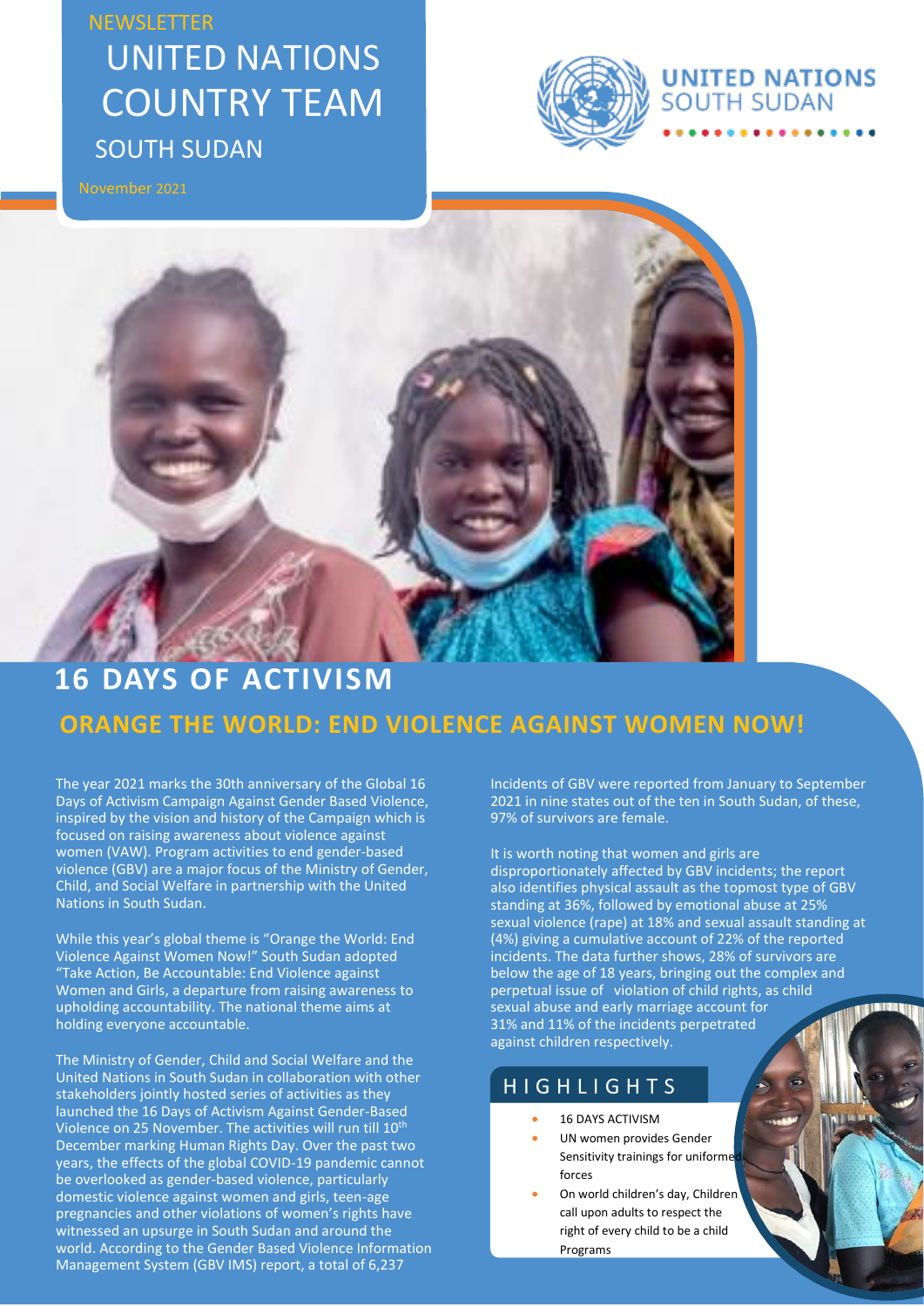The Ministry of Gender, Child and Social Welfare and United Nations together launched the Campaign through an art exhibition 'Noor-Le-Humon' / 'Spotlighting Them'. This exhibition put on spotlight the issues of gender-based violence. The exhibition is curated by South Sudanese artists to depict issues of gender-based violence and generate public discussion to find collective solution.

The Ministry of Gender, Child, and Social Welfare in partnership with UNFPA, the United Nations Population Fund, are holding a three-day joint conference with the National Traditional Chiefs and the Government to discuss the roadmap for ending child marriage, to shed light on different approaches including consistent and sustained awareness raising on GBV prevention and response.

Activities to mark the launch of the 16 Days of Activism were opened to the public. People had an opportunity to participate in the various platforms including online attendance, and conference with people with disabilities, discussion forum with men to strengthen the role of men and boys, film shows on child marriage, and will culminate on 10 December, through Human Rights Day, with a Policy Dialogue on Access to Health for Survivors of Conflict-Related Sexual Violence in South Sudan.

In South Sudan, GBV is a result of complex factors but often driven by gender inequality, deeply rooted patriarchal norms, and civic and inter-communal conflicts in the country.

It hinders women's participation in peace and nation building and undermines efforts to achieve sustainable peace and development.

GBV is a serious human rights violation and a significant global health and security issue.

Studies suggest that the rates, perpetrators, and types of GBV fluctuate during conflict; evidence shows that sexual violence against both women and men increases during conflict.

While the South Sudan Penal Code provides for the criminalisation of several forms of sexual violence, customary courts decide on most of these cases, often with unfavourable results for survivors.

**Gender based violence is one of the most persistent, widespread, and horrific human rights violations in the world. It is so widespread that someone around you could possibly be suffering in silence – that person could be a family member, a co-worker, a neighbor.**

**16 Days of Activism to** Gender-Based V

38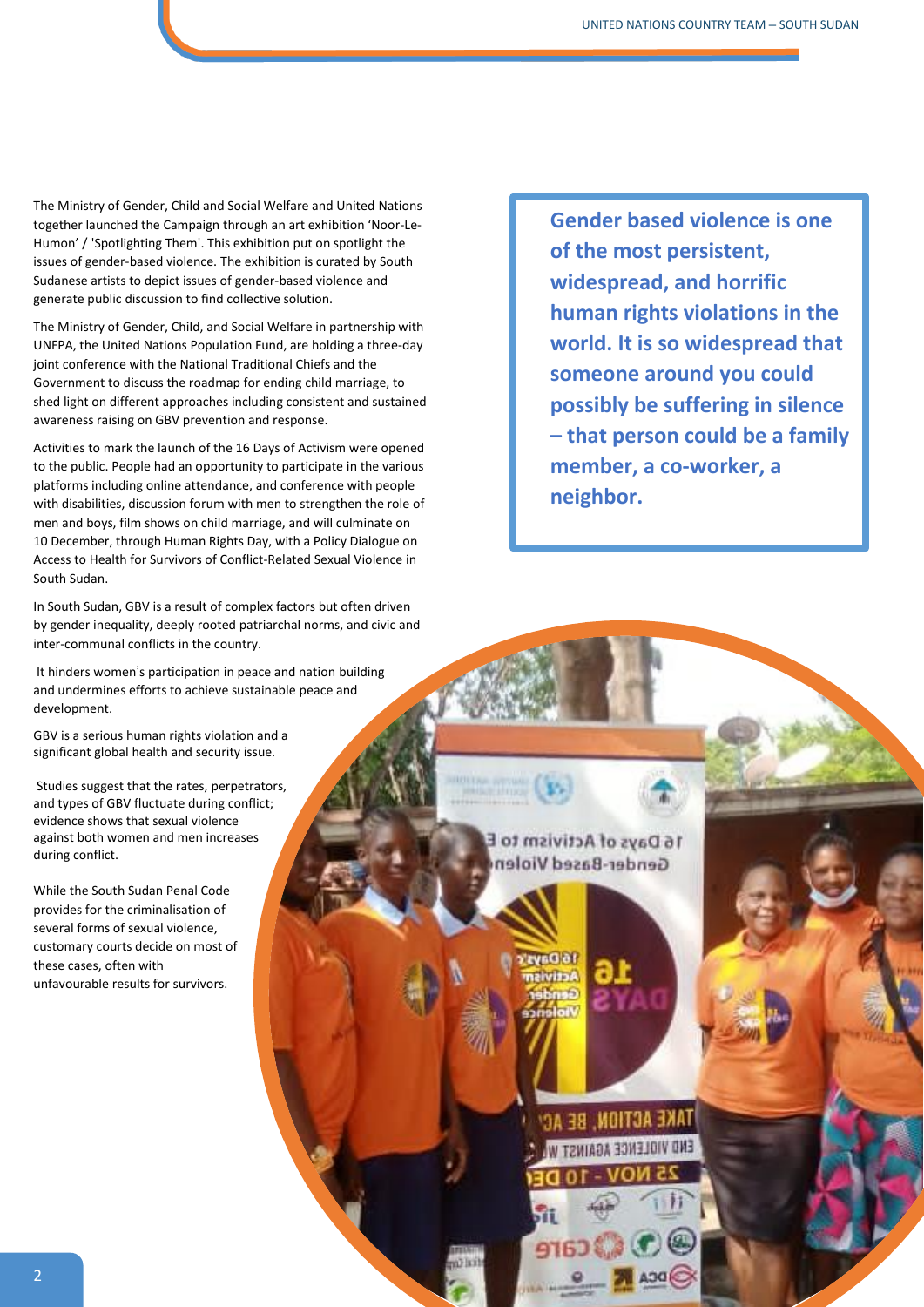#### **NEWS FROM UN AGENCIES, FUNDS AND PROGRAMMES**

#### **UN WOMEN PROVIDES GENDER SENSITIVITY TRAININGS TO UNIFORMED FORCES**

As part of the greater goal of gender mainstreaming the South Sudan security sector reform, UN Women has conducted gender sensitivity trainings for uniformed forces in five locations across the country. The trainings aimed at increasing security personnel's knowledge of gender, equipping them with skills to respond to gendered needs, and promoting gender equality in the security sector, ensuring women's representation in all security institutions and at all levels.

The trainings, which took place in Rumbek, Kuajok, Bentiu, Malakal and Juba, drew participants from the South Sudan's uniformed forces, including People's Defense Force, National Security Service, National Police Service, Prisons Service, Wildlife Service, and Fire Brigade (Civil Defense Force). There were participants from all ranks and different units, with more than 60 percent of the participants being women. The trainings were conducted with the support from UNMISS, UNDP, and the Ministry of Gender, Child, and Social Welfare. The contract of the contract of the conducted a mapping and Social Welfare.



#### UNMAS CLEARANCE IN NGULERE, CENTRAL **EQUATORIA CREATED SAFE PLAYGROUND FOR CHILDREN**

In Ngulere, Central Equatoria, legacy contamination by cluster munitions and abandoned small arms ammunition (SAA) had long posed threats to the community members, separating their village in half, hampering the return of refugees and internally displaced persons (IDPs), and hindering villagers from cultivating the land as well as playing on the ground. UNMAS commenced clearance operations in August 2021, safely removing and destroying 22 items of explosive ordnance (EO) and 5,866 SAA. The cleared land totaled 84,501  $m^2$  equivalent to 12 football pitches.

On 30 September, upon completion of clearance, UNMAS South Sudan hosted its first event of the global campaign, 'Safe Ground,' in the village. Turning a former minefield into a safe playing field, UNMAS and its partners celebrated by organizing exhibition football matches between teams from the village school. Goal posts, pinneys, and footballs were handed over to the school for future games. Concurrently, explosive ordnance risk education was conducted for the pupils, their parents and other community members providing informative and life-saving messaging.

#### **UN WOMEN CONDUCTED AN ANALYSIS OF SOUTH SUDANESE** LAWS FROM A GENDER **P E R S P E C T I V E**



analysis of South Sudan's national laws from a gender perspective. The mapping aimed at identifying national laws, policies, and judicial decisions for analysis to determine their direct and indirect effects on women and girls' rights with a focus on revealing gaps. The gender analysis looked at twenty-seven (27) national laws and found that twenty-five (25) discriminate against women and girls and need to be amended.

Various stakeholders, including UN agencies, international organizations, civil society organizations, women's groups, and key line ministries, were involved in the process. A validation workshop to review the draft report was held on the 11th of November and drew participants from four selected states, embassies, civil society, and key ministries.

The mapping and analysis of the national laws was done as a part of a greater goal of eliminating all discriminatory legislation in South Sudan.



*Safe ground exhibition football match by local students on a field released after clearance in Ngulere village.*  **Photo Credit: UNMAS**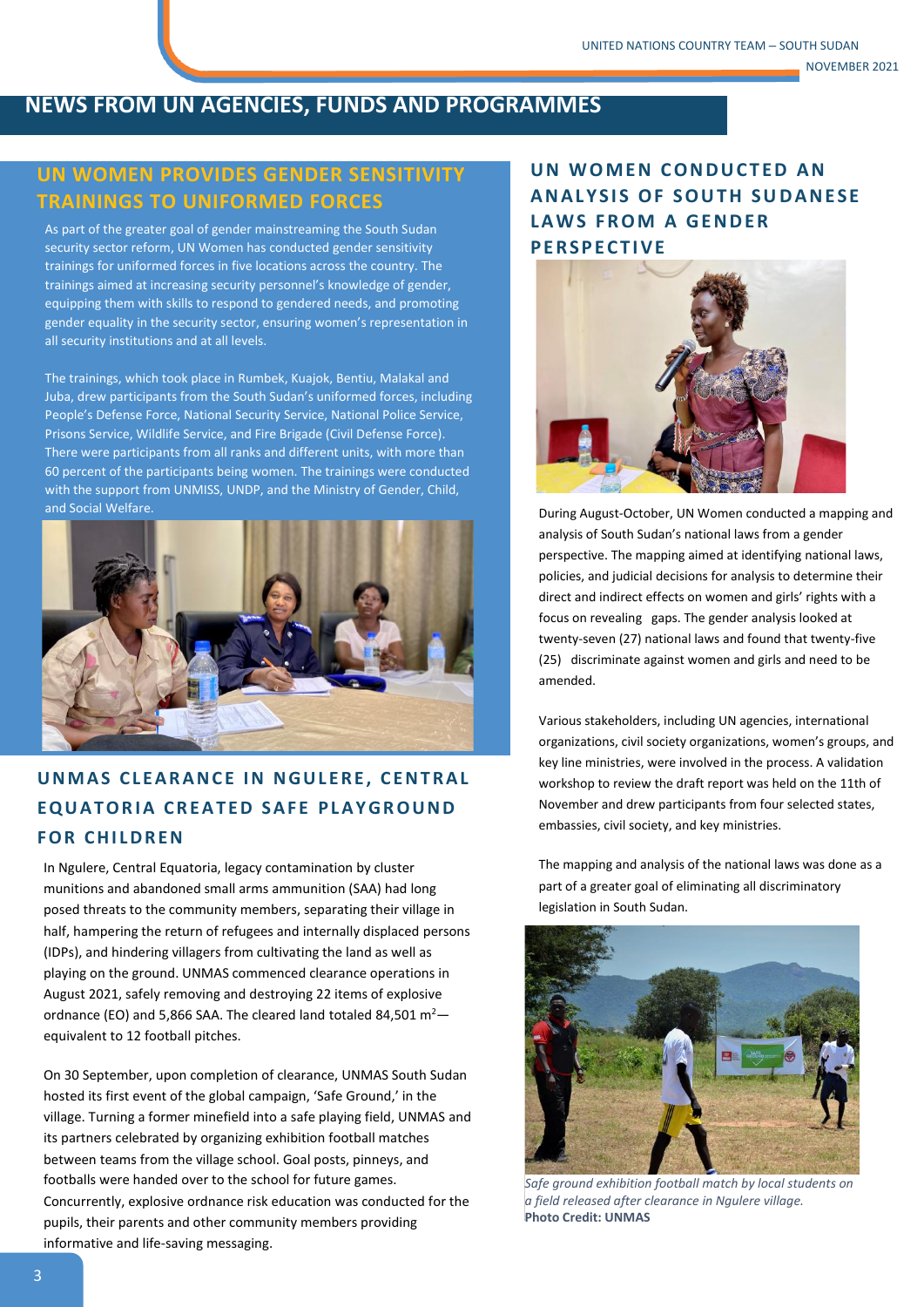#### **ON WORLD CHILDREN'S DAY, CHILDREN CALL UPON ADULTS TO RESPECT THE RIGHT OF EVERY CHILD TO BE A CHILD**

20 November marks the anniversary of the Convention on the Rights of the Child. On that day the world celebrates World Children's Day, a day for children by children. For this year's World Children's Day, children of South Sudan call upon adults to allow them to live a childhood uninterrupted from child labour, marriage, and recruitment by armed groups. For many children in South Sudan, the basic right to childhood is not respected.

Children in South Sudan are given responsibilities beyond what should be expected of a child. Children must work, look after their siblings. Many are married before they turn 18 and become mothers. Many children are abused, used as soldiers by armed groups and exploited for sexual purposes. They have limited time to be a child, go to school and play with their friends.

To celebrate World Children's Day, the State Ministry of Gender, Child and Social Welfare, UNICEF and partners have conducted a series of events coordinated by UNICEF Child Reporters, including a celebration event on 20 November with authorities, UN agencies, donors, and children. Children took over the UNICEF Representative and the State Minister of Gender, Child, and Social Welfare, as well as several radio stations

UNICEF South Sudan's external walls along one of Juba's main roads were painted blue and now feature child rights messages. Billboards were set up and public service announcements aired on radio. Many similar activities were conducted in the states.

I am a child. I am not a wife, soldier, or labourer. For every child, a childhood

Read more: [UNICEF South Sudan](https://www.unicef.org/southsudan/)



#### **THE MINISTRY OF HEALTH WITH SUPPORT FROM WHO STRENGTHENS EBOLA VIRUS DISEASE PREPAREDNESS AND RESPONSE READINESS IN THE HIGH-RISK COUNTIES OF MOROBO AND YEI RIVER, CENTRAL EQUATORIA**

To strengthen the capacities to detect, investigate and respond to suspected Ebola Virus Disease (EVD), WHO supported the Ministry of Health to deploy a multidisciplinary team of epidemiologists, clinicians and infection prevention and control (IPC) officers, and risk communication experts to Morobo and Yei River counties of Central Equatoria State to strengthen coordination, surveillance, IPC, and risk communication activities for prevention, detection, investigation and response to a threat of cross-border spread of the EVD outbreak.

During the mission, the team implemented several EVD outbreak preparedness priority activities including reactivating the emergency response coordinating taskforce, reconstituting, and training the county rapid response teams, conducting risk communication, social mobilization and community engagement activities and galvanizing community support for prevention. Health facility visits were also conducted to strengthen capacities for EVD case detection and reporting infection prevention and control as well.

In addition, the team also conducted a one-day Tabletop simulation exercise and a half-day of drills on donning and doffing of personal protective equipment for the county rapid response teams. The exercise aimed at enhancing rapid response teams' operational readiness by familiarizing participants with the EVD Standard Operating Procedures on rapid response team activation, deployment, and field investigation procedures. Read more: [South Sudan:](https://www.afro.who.int/news/south-sudan-ministry-health-support-who-strengthens-ebola-virus-disease-preparedness-and)  [Ministry of Health with support from WHO strengthens Ebola Virus Disease](https://www.afro.who.int/news/south-sudan-ministry-health-support-who-strengthens-ebola-virus-disease-preparedness-and)  [preparedness and response readiness in the high-risk counties of Morobo and](https://www.afro.who.int/news/south-sudan-ministry-health-support-who-strengthens-ebola-virus-disease-preparedness-and)  [Yei River, Central Equatoria state | WHO | Regional Office for Africa](https://www.afro.who.int/news/south-sudan-ministry-health-support-who-strengthens-ebola-virus-disease-preparedness-and)

> United Nations Resident Coordinator's Office UNDP Compound, Ministries Road Plot 21, P.O.BOX 410 Juba, South Sudan



Email: unctcommunications-unsouthsudan.org Facebook: UN in South Sudan Twitter: @UN\_SouthSudan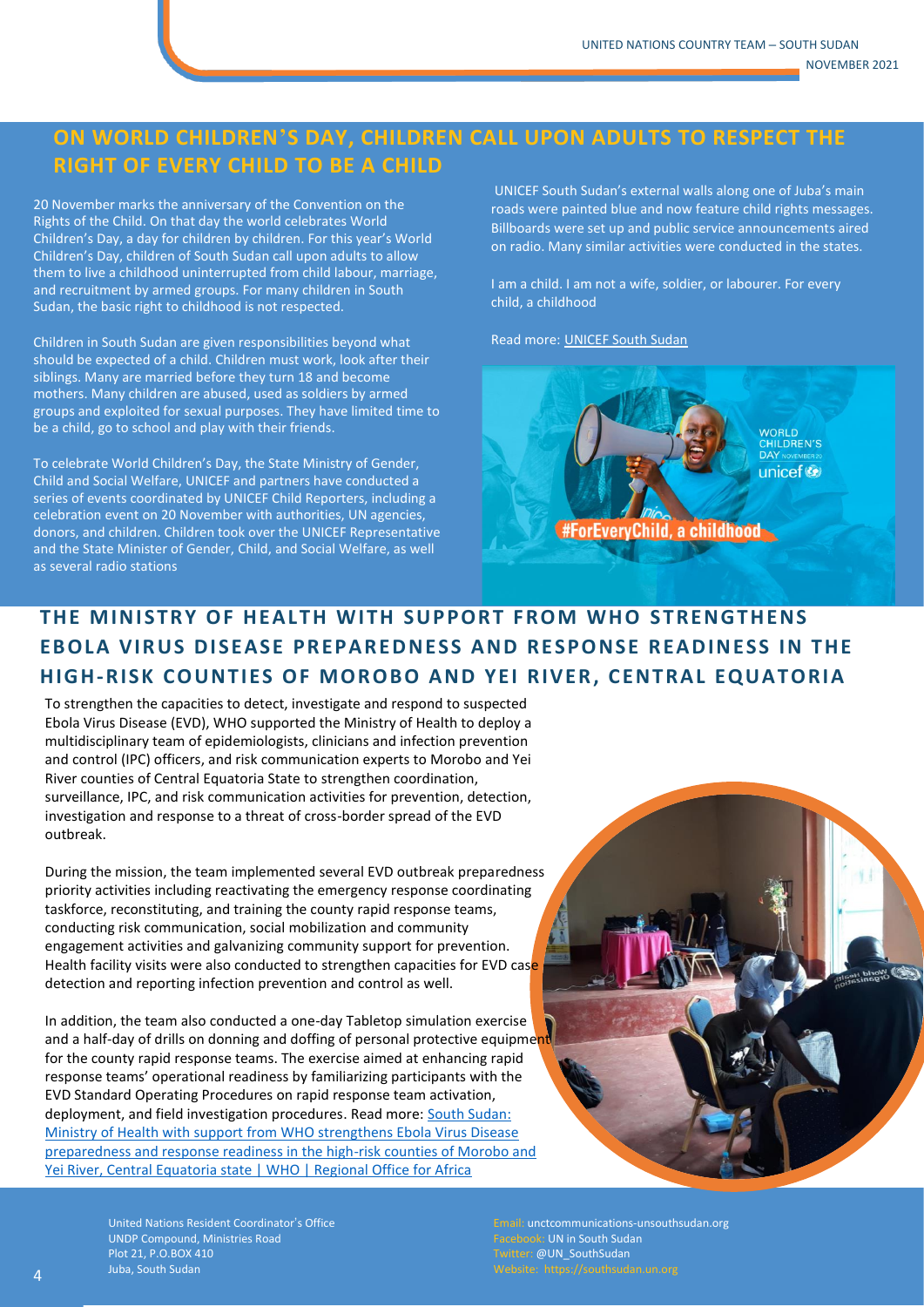### **BEYOND PRESTIGE: FAO LIVESTOCK SHOW IN KUAJOK PROMOTES COMMERCIALIZATION OF COWS, SHEEP AND GOATS**

After suspension due to the pandemic, the Food and Agriculture Organization of the United Nations (FAO) has resumed livestock shows activities in South Sudan.

With funding from the Kingdom of Norway and the South Sudan Reconciliation, Stabilization and Resilience Trust Fund (RSRTF), FAO in partnership with the Ministry of Livestock and Fisheries organized a Livestock Show and Agricultural Exhibition in Kuajok on 17 and 18 November. The show brought together Warrap State cattle, goat, and sheep owners as well as farmer groups who displayed their produce

Government officials, representatives of UN agencies, nongovernmental organizations (NGOs), and donor representatives including Canada, China, Norway, Switzerland, and USAID witnessed livestock keepers competing based on best productive traits of their animals.



*FAO introduced livestock shows in South Sudan for the first time in 2019 in Rumbek as a means of promoting peaceful interaction between communities while encouraging commercialization of livestock.*  **Photo Credit: FAO**

FAO introduced livestock shows in South Sudan for the first time in 2019 in Rumbek as a means of promoting peaceful interaction between communities while encouraging commercialization of livestock by emphasizing quality over quantity. Read more[: Beyond prestige: FAO Livestock Show in](https://www.fao.org/south-sudan/news/detail-events/en/c/1456968/)  [Kuajok promotes commercialization of cows, sheep, and](https://www.fao.org/south-sudan/news/detail-events/en/c/1456968/)  goats | FAO in South Sudan | [Food and Agriculture](https://www.fao.org/south-sudan/news/detail-events/en/c/1456968/) 

#### **HOW WFP IS WORKING WITH FARMERS TO COUNTER CLIMATE CHANGE** Organization of the United Nations

Tucked away in the northwestern corner of South Sudan, the village of Ayok-Hong, in Northern Bahr el Gazal State, is hot throughout the year. Unpredictable rainfall over the past few years has put precious property, crops and livestock at risk.

As the climate crisis sweeps across the world, developing countries that contribute the least to global warming are bearing the brunt of its devastating impact.

Record floods for three consecutive years have displaced thousands of people, drowning hectares of crops, livestock, and villages. Such climate shocks are compounding an already fragile food security situation in a country where 7.2 million people, 60 percent of its population, are going hungry.

In response to the climate crisis, the **[World Food Programme \(WFP\)](https://www.wfp.org/countries/south-sudan)** is implementing programmes to support countries and communities to anticipate climate hazards, restore degraded ecosystems and protect the most vulnerable against climate extremes.

"Climate change is a reality we must contend with as the future requires climatically conscious farmers," says Matthew Hollingworth, WFP Country Director in South Sudan. "Bringing communities up to speed on the latest agronomical practice is critical as we expand our livelihoods activities to enable families to produce their own food and sell any surplus at market."

WFP, in partnership with Irish humanitarian agency Concern Worldwide, is supporting 900 farming families in Ayok-Hong village to improve their food security and to build resilience against climate shocks such as floods and drought in agriculture.



*Abuk uses the water from shallow wells to irrigate her crops in the dry season.* **Photo Credit: WFP**

*Training in 'climate smart' agricultural techniques allows people to feed their families while creating a small income*

United Nations Resident Coordinator's Office UNDP Compound, Ministries Road Plot 21, P.O.BOX 410 Juba, South Sudan